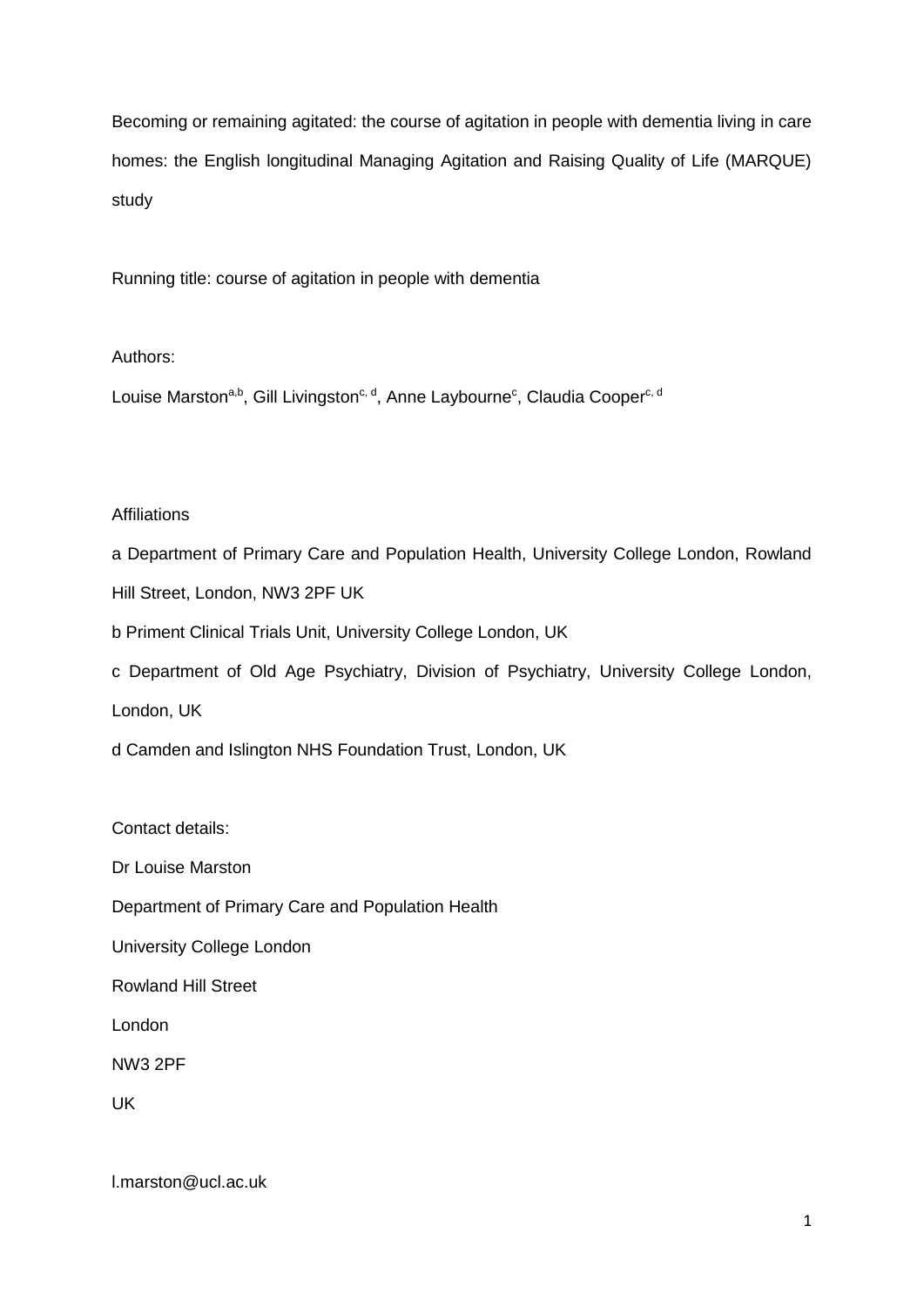# +44 20 8016 8022

Orcid

Louise Marston <https://orcid.org/0000-0002-9973-1131>

Gill Livingston <http://orcid.org/0000-0001-6741-5516>

Claudia Cooper<https://orcid.org/0000-0002-2777-7616>

Anne Laybourne<https://orcid.org/0000-0002-9764-2346>

Words: 2344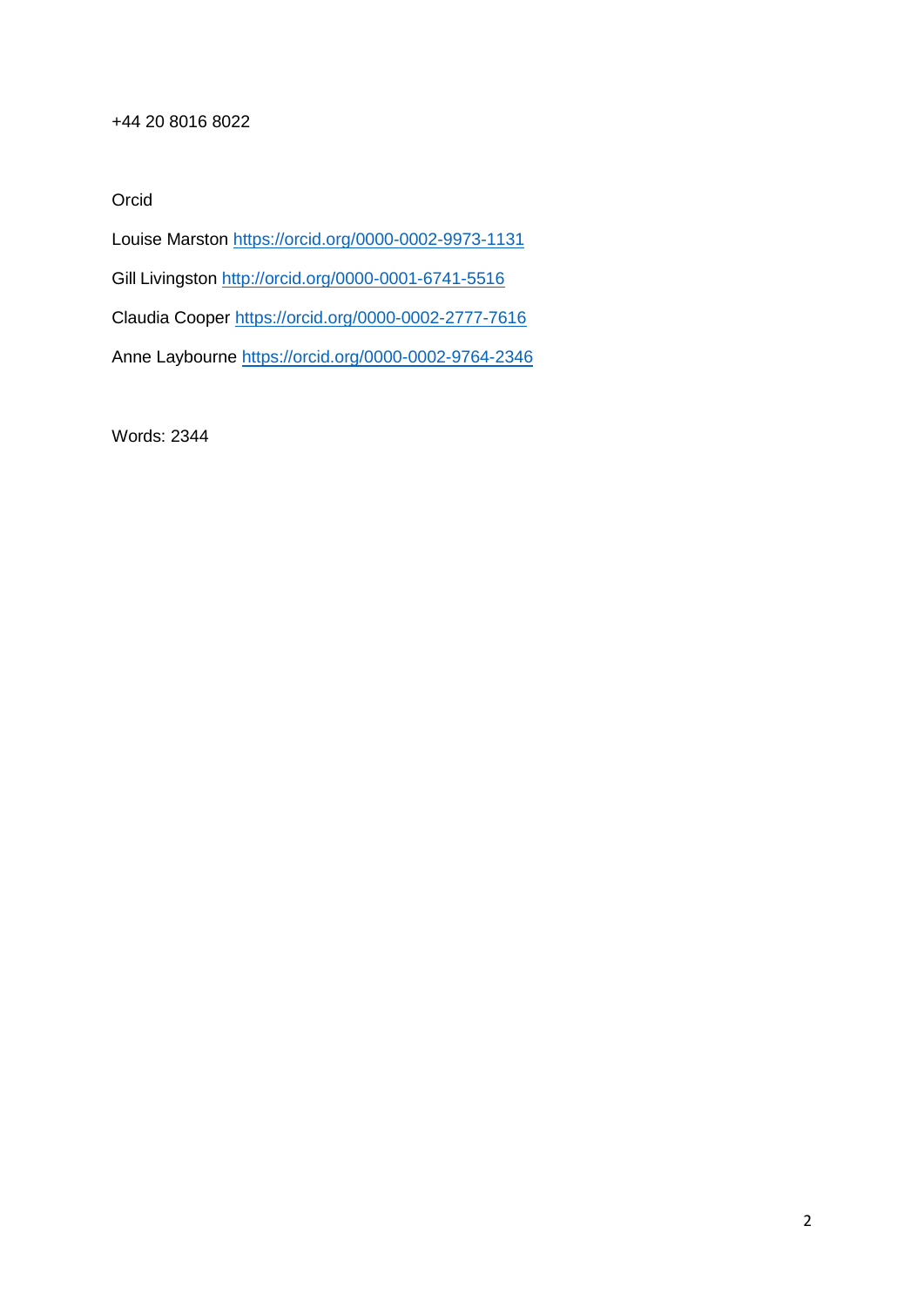# **ABSTRACT**

Care home residents with dementia often have accompanying agitation. We investigated agitation's course at 5 time-points in 1424 people with dementia over 16 months in 86 English care homes.

We categorised baseline agitation symptoms on the Cohen-Mansfield Agitation Inventory (CMAI) into none (CMAI=29; 15%), subclinical (CMAI=30-45; 45%) or clinically-significant (CMAI>45; 40%). 88% of those with no agitation at baseline remained free of clinicallysignificant agitation at all follow-ups. Seventy percent of those exhibiting clinically-significant agitation at baseline had clinically-significant agitation at some follow-ups.

Over a 16-month observation period, this study finds many care home residents with dementia never develop clinically significant agitation and interventions should be for treatment not prevention.

**Keywords**: dementia, agitation, nursing homes, neuropsychiatric symptoms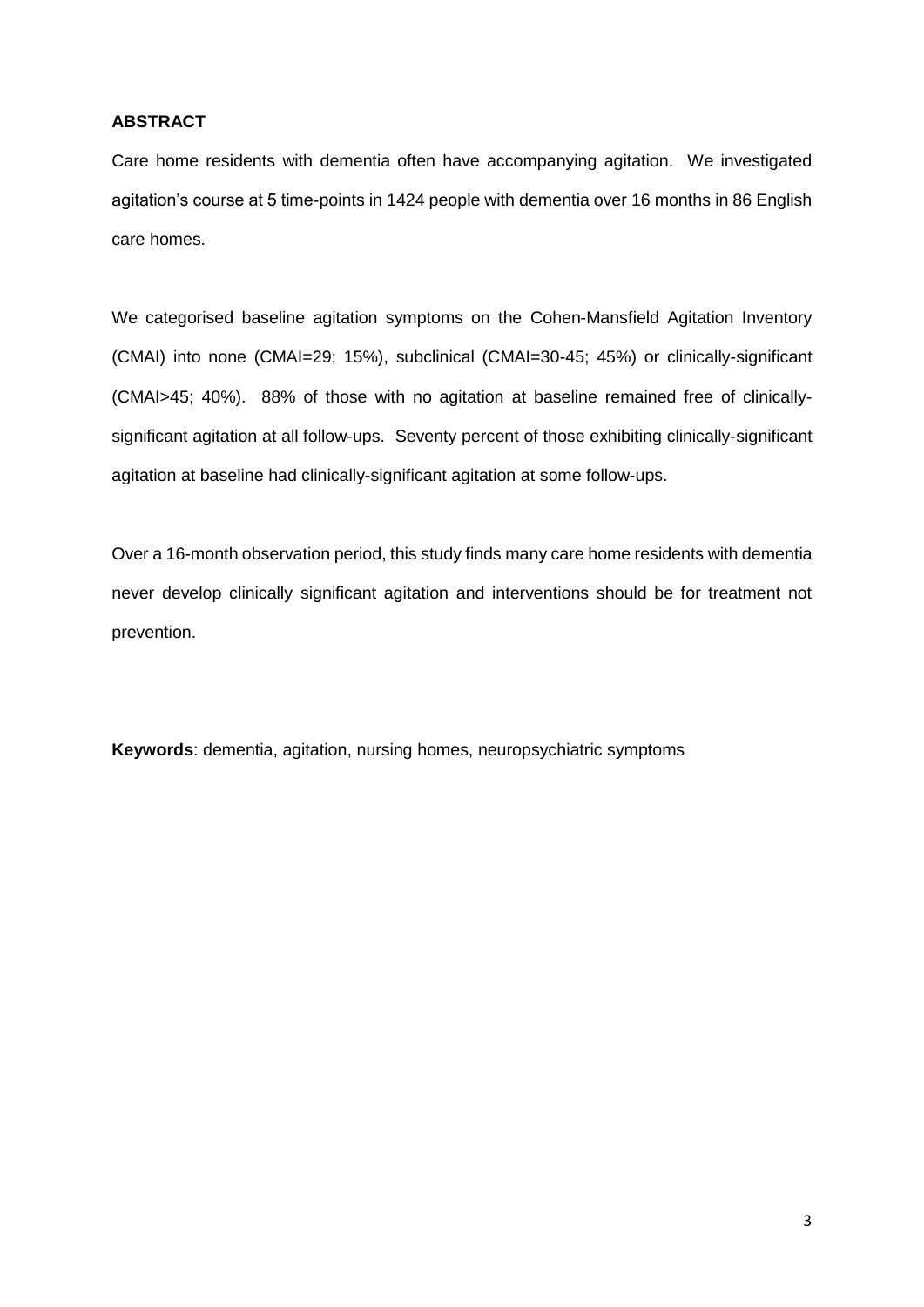## **INTRODUCTION**

The majority of people living in care homes have dementia. Many exhibit agitated behaviours which often lead to breakdown of care at home by family or paid carers and to the person living with dementia needing to move to a care home [1]. The prevalence of agitation in care home residents with dementia has been estimated at between 24% and 88% in residential facilities in Europe and the United States [2,3]. These symptoms are associated with an annual excess cost per person with dementia in care homes of £1,125.[4]

There have been large longitudinal studies of agitation in nursing home residents with dementia in Norway and the Netherlands [5,6]. Selbæk [6] used a composite measure comprising Neuropsychiatric Inventory (NPI) subscales and found that agitation symptoms increased with time and dementia severity. This assessment of agitation uses the NPI scale differently from the way it was designed. However, the Cohen-Mansfield Agitation Inventory (CMAI) is specifically designed to measure agitation comprehensively [7]. Previously in a small study in a mixed community and care home study, nearly 80% of 224 people with dementia who had no symptoms of agitation at baseline remained free of symptoms at 6 month follow-up suggesting agitation may not be an inevitable consequence of increasing severity as it is often conceptualised [8]. Hendriks [5] reported a stable prevalence of agitation over 3.5 years, with some agitation resolving, but they recorded agitation only as present or absent, limiting interpretation of findings.

In our cross-sectional findings from the MARQUE study, which includes the largest naturalistic study of care home residents with dementia to date, we reported that forty-five percent of those with moderate or severe dementia had clinically significant agitation, with lower rates reported among residents with mild dementia [2]. It is unclear whether these high rates of agitation particularly in those with more severe dementia relate to agitation worsening over time, with dementia progression (and the high proportion of residents with dementia who have a more severe illness); or may reflect high rates of agitation in people transitioning to care homes.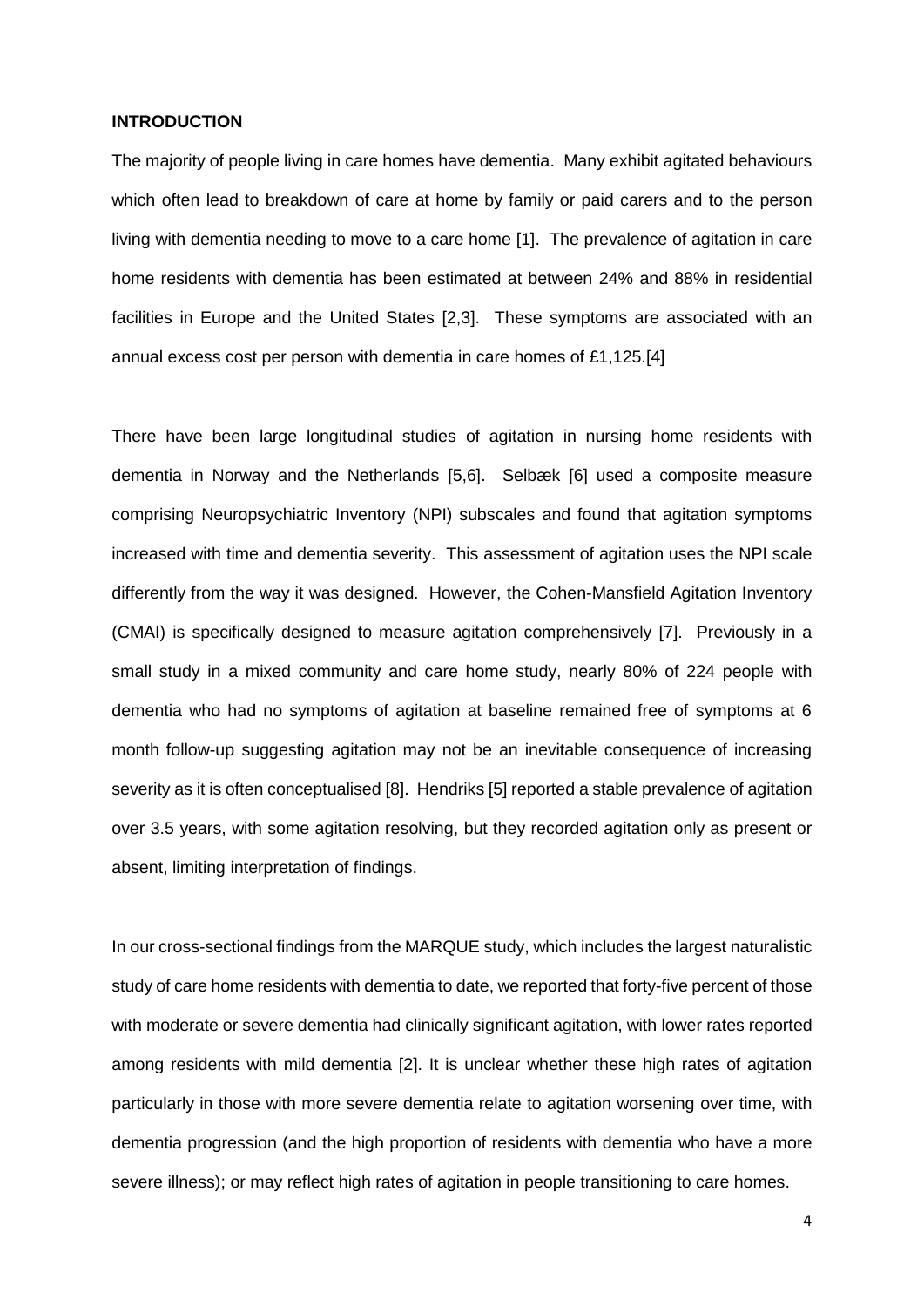Knowledge about the course of agitation over time and its association with disease severity will help inform family carers, care home staff, managers and professional staff. In the current study, we investigate whether people living with dementia in care homes developed agitation as their dementia deteriorated, remained stable or improved over up to 16 months. We seek to understand the prognosis of people living in care homes with dementia - with no agitation, subclinical and clinically significant agitation at baseline to help inform clinical practice.

# **METHODS**

National Research Ethics Committee London‐Harrow 14/LO/0034 (06/03/14) granted ethical approval for the study. Where care home workers judged that residents had capacity to consent, they were approached by researchers who assessed their decisional capacity and asked them for informed consent if appropriate. For those who did not have capacity to consent, care home staff asked the resident's family carer for permission for researchers to contact them. In line with the Mental Capacity Act (2005), the family carer was invited to be a personal consultee and make a decision regarding research participation for the resident. If a personal consultee could not be found, we used a professional consultee.

Data came from the MARQUE cohort study [2]. We recruited residents between January 2014 and November 2015 from 86 care homes in England, comprising 97 clusters. A cluster within a care home was delineated by the staff working independently within that cluster and never working in other parts of the care home. Residents were eligible to participate if they had a clinical diagnosis of dementia or scored more than two on the Noticeable Problems Checklist[9]. We interviewed informants every four months for 16 months after baseline. Sixteen months' follow-up was chosen because, in the UK, people spend an average of two years in a care home and we wanted to follow most residents through their care home trajectory[10]. Further details on recruitment procedures are published elsewhere[2].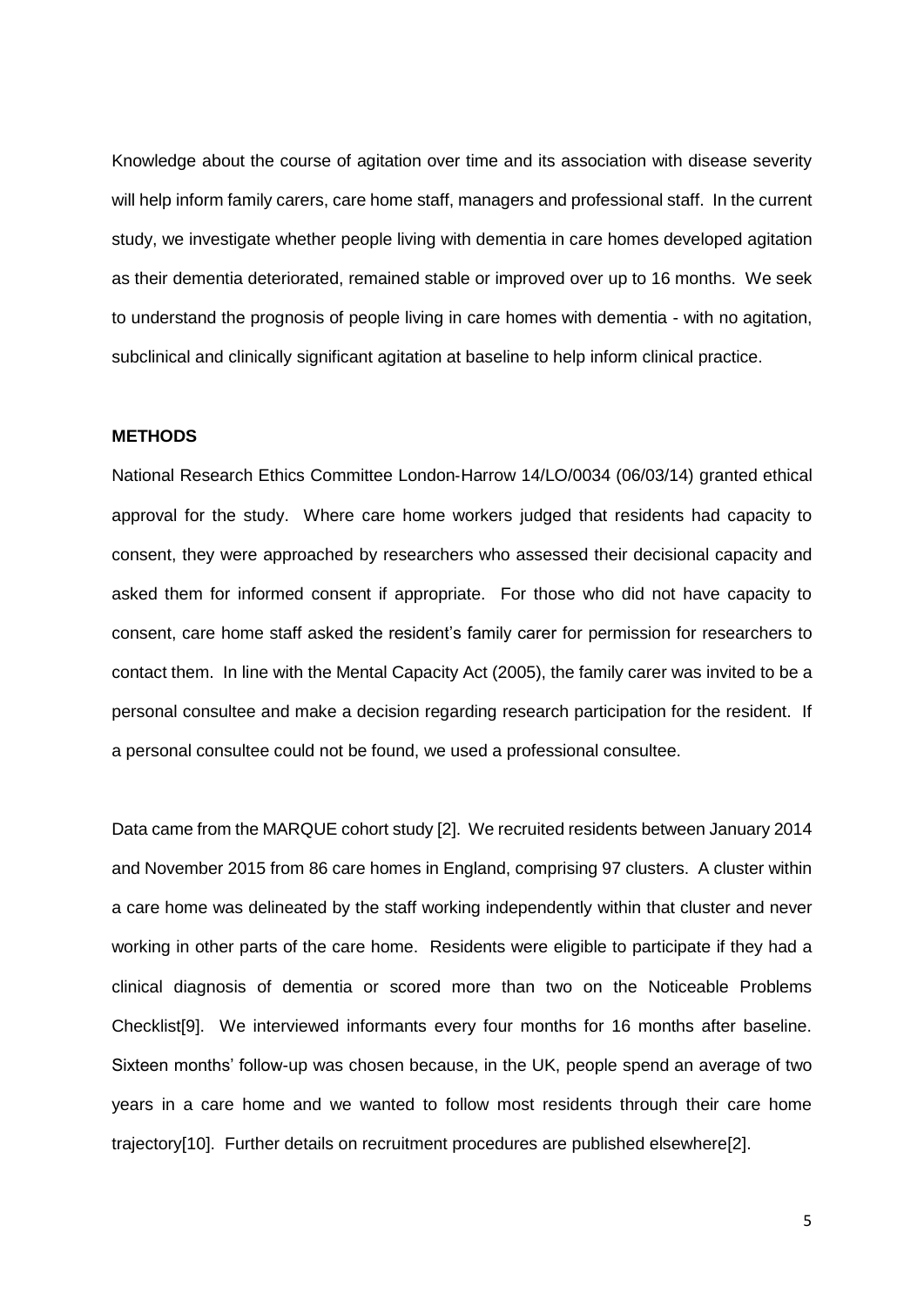#### **Measures**

The staff member who knew the resident best completed proxy measures, facilitated by trained researchers. They recorded sociodemographic information at baseline and the following measures at each time point:

The Cohen-Mansfield Agitation Inventory (CMAI)[7] is a 29 item instrument designed to measure agitation symptoms in people with dementia; frequency of different agitated behaviours are rated using a seven-point scale, from never (score 1) to several times per hour (score 7). Possible scores range from 29 to 203. We categorised scores as: no agitation (a score of 29), subclinical agitation (score 30 to 45) or clinically significant agitation (a score of 46 or more) [2].

Clinical Dementia Rating (CDR) [11] rates the severity of symptoms of dementia in six domains to generate an overall severity category.

## **Statistical methods**

We conducted analyses using Stata v14. We describe baseline characteristics by agitation category using appropriate summary statistics and we calculated agitation at each follow-up point according to each resident's initial category of agitation. We visualised the data using stacked bar charts percentage in each agitation category at each time point by baseline agitation category. At each follow-up point, we collected data on all participants. Where the person had died since the last follow-up, we noted this and included them cumulatively over time. We performed a sensitivity analysis to consider the data without the deaths of participants included.

# **RESULTS**

We recruited 1,424 (47%) of 3053 residents with dementia and recorded their baseline CMAI score; 1,198 (84%) had at least one CMAI follow-up assessment (Figure 1). Table 1 describes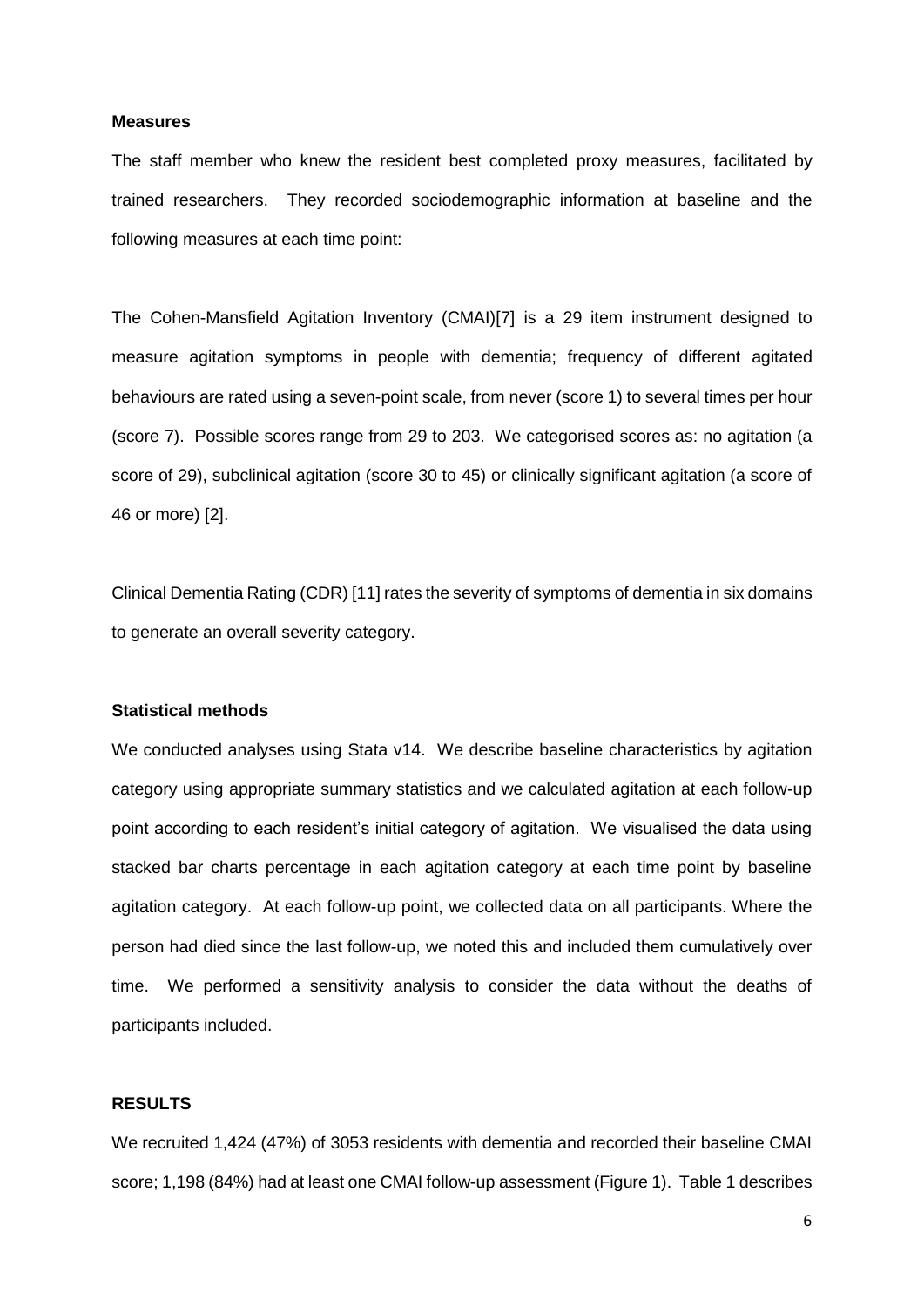sample sociodemographic and illness characteristics. A greater percentage of those with clinically significant agitation were prescribed antipsychotics or hypnotics or anxiolytics or attended a psychiatric outpatient or community psychiatric appointment at baseline compared with those with less severe or no agitation. By 16 months, 489 (34%) of the residents had died; 89 (18%) had no agitation at baseline, 229 (47%) had subclinical agitation at baseline and 171 (35%) had clinically significant agitation. At the 16-month follow-up point, a CMAI score was available for 737 (52%) residents.

# [Figure 1 here]

[Table 1 here]

Over time, the median CMAI score remained fairly stable; 41 (IQR 33, 55) at baseline and 39 (IQR 31, 52) at 16 months. Figure 2 and supplementary Figure show that most residents remained in the agitation group (no, sub-clinical or clinically significant agitation) in which they scored at baseline.

[Figure 2 here]

Of the 209 (15%) residents who exhibited no agitation at baseline, 183 (88%) remained free of clinically significant agitation at all follow-ups at which they were rated and 26/209 (12%) developed clinically significant agitation at any time over the 16 months' follow-up. Twentyone residents had no agitation and were seen at all five time points. At baseline 8 (38%) had mild dementia, 6 (29%) moderate dementia and 7 (33%) severe dementia. By 16 months 14 (67%) had severe dementia, 5 (24%) moderate dementia and 2 (10%) mild dementia.

Of the 646 (45%) residents who had subclinical agitation at baseline, 440/646 (68%) never developed clinically-significant agitation and 206/646 (32%) developed clinically significant agitation at any time over the 16 months' follow-up. Fifty-nine residents had subclinical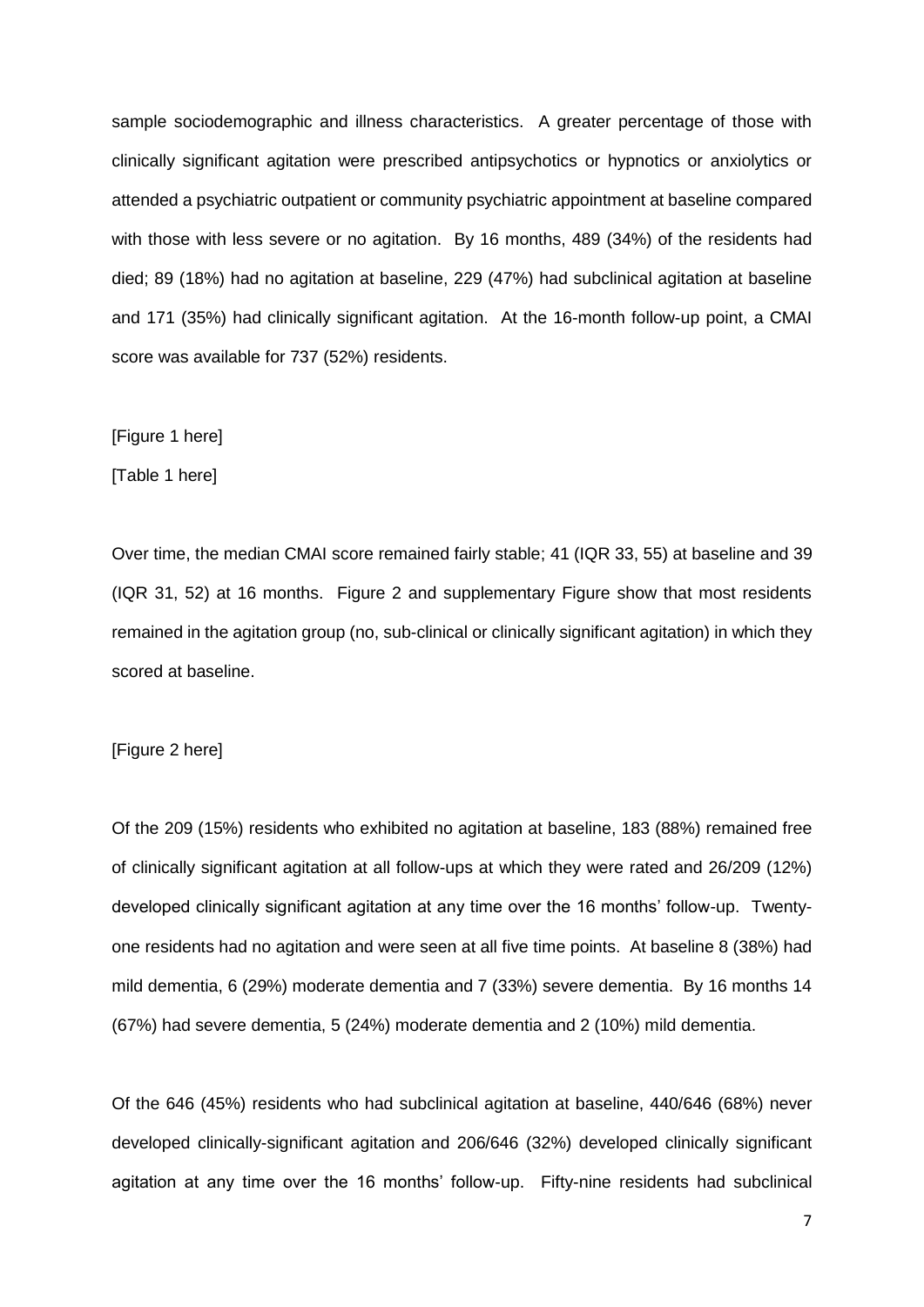agitation at all five time points; just under half (28) had mild dementia at baseline, 18 (31%) moderate dementia and 13 (22%) severe dementia. By 16 months, a fifth (12) had mild dementia, just over a quarter (16) had moderate dementia and 21 (53%)severe.

Of the 569 (40%) participants who had clinically significant agitation at baseline, 94/301 (31%) also had clinically significant agitation at all four subsequent follow-up points. Of these, 21 (22%) had mild dementia at baseline, 31 (33%) moderate dementia and 42 (45%) severe dementia. At 16 months, none of these residents had mild dementia and 76 (81%) had severe dementia. Seventy percent (396/569) had clinically significant agitation at one or more followup points.

For those who had no agitation at baseline 93/209 (44%) died over 16 months' follow-up, 233/646 (36%) of those with subclinical agitation and 171/569 (30%) with clinically significant agitation at baseline. The patterns of agitation are not affected by death (Figure 2).

At baseline there were 418 people with mild dementia, of whom 17% experienced no agitation, 55% subclinical agitation and 28% clinically significant agitation. These proportions were very similar 16 months later for the 247 participants from this cohort who remained in the study. Of those with mild dementia at baseline who remained in the study at 16 months, 29% continued to have mild dementia, 43% had progressed to moderate and 28% to severe dementia.

At baseline, there were 467 people with moderate dementia, of whom 10% experienced no agitation, 44% subclinical agitation and 45% clinically significant agitation. Among the 247 people remaining at 16 months, 18% had no agitation, 47% subclinical agitation and 36% clinically significant agitation. Of those with moderate dementia at baseline who remained in the study at 16 months, 28% continued to have moderate dementia at 16 months, and 72% had progressed to severe dementia.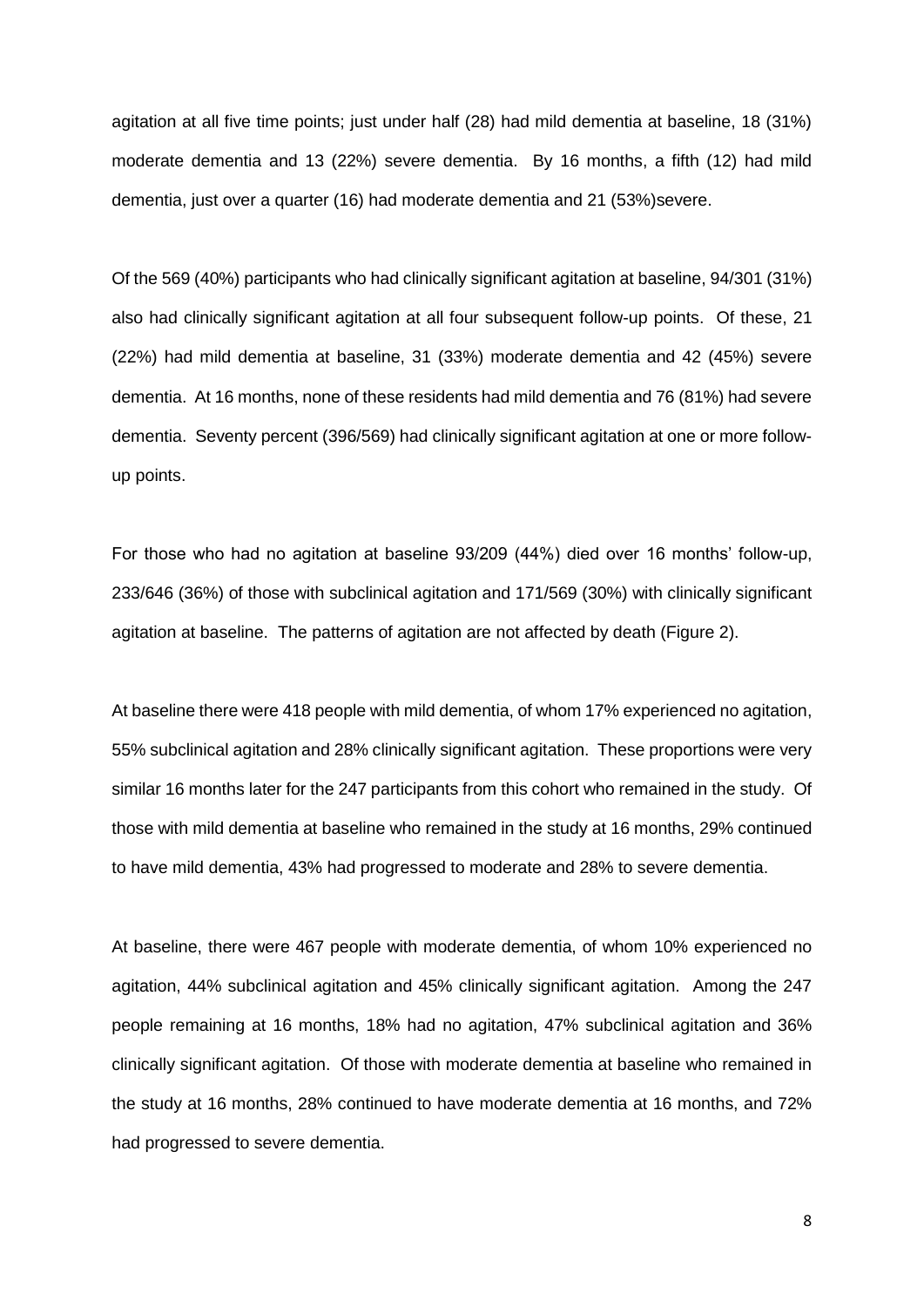There were 535 people who had severe dementia at baseline, of whom 17% had no agitation, 39% subclinical agitation and 45% had clinically significant agitation. Among the 243 participants from this cohort who remained in the study at 16 months, 23% had no agitation, 38% had subclinical agitation and 38% had clinically significant agitation.

#### **DISCUSSION**

Our study shows that although agitation is present in some care home residents with dementia, it is not universal and a significant minority of the residents remained free of clinically significant agitation over 16 months, despite increasing dementia severity. We have previously shown that level of agitation is not associated with time to death, and thus our findings are not explained by those who were more agitated dying earlier.[12] In that paper we postulated that this was because those who were not agitated moved to care homes at a later stage of dementia or when they were older, meaning they died sooner. It is an important finding that agitation is not an inevitable part of dementia as it becomes more severe. Our study also shows that residents may experience different levels of agitation during the course of their dementia and that it cannot be assumed that agitation will worsen with increased dementia severity. Median agitation scores were slightly lower at 16 months relative to baseline in this study.

People with clinically significant agitation are, as expected, more often prescribed antipsychotic, hypnotics or anxiolytics than those without. We do not know when these were prescribed in relation to the onset of clinically significant agitation but it is likely they are being used as treatment, although clearly they are not completely effective. The harms associated with antipsychotic prescribing usually outweigh the benefits and there has been a move away from prescribing antipsychotics to people with dementia over the past decade[13]. There have been non-pharmacological interventions aimed at decreasing the levels of agitation in care homes and preventing it occurring. These have had mixed success. MARQUE [14] did not show a statistically significant difference in CMAI between randomised groups. However,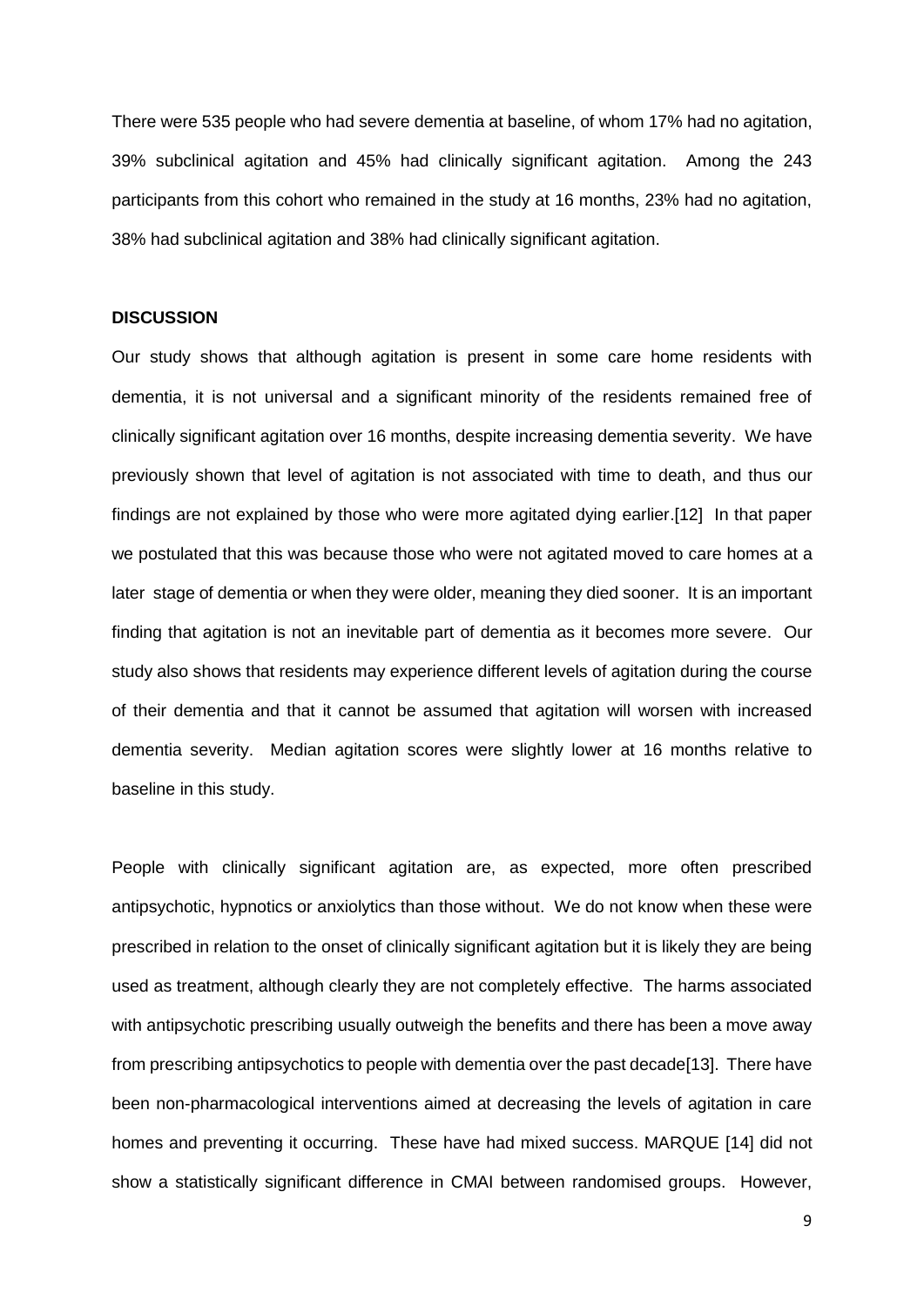WHELD [15], using person-centred care, aiming to improve communication with people with dementia; a combination of social, sensory experiences or other activities; education about antipsychotic review and addressing physical problems succeeded. Future interventions aimed at reducing levels of agitation in care homes should focus on those who have moderate to severe agitation because these are the residents likely to benefit, as demonstrated in the TIME trial [16]. It offered a comprehensive assessment of the resident, a structured case conference for the staff and doctor and involved development and implementation of a tailored plan. Reducing resident levels of agitation may also decrease care worker burnout and increase their ability to cope with work [17,18].

#### **Strengths and limitations**

This study is the largest longitudinal study of people with dementia in care homes. Data were collected every four months, giving up to four follow-up time points of data. We were able to include residents with more severe dementia, without capacity to consent by allowing family or professional consultees to provide assent. As the measures used in this study were obtained from the member of care home staff that knew the resident best, the CMAI scores are likely to reflect their agitation status. We were also able to collect data about death and they did not account for our findings of stability within agitation categories. In unadjusted analyses, survival was predicted by having clinically significant levels of agitation but in models adjusted for age, sex, dementia severity, number of medications and whether taking antipsychotics (N=1146) survival was not predicted by agitation caseness (HR 0.80, 95% CI 0.64, 1.01) [12],

Some factors that may contribute to the patterns of agitation shown in this paper may not have been recorded. For example, we did not collect information on dementia subtypes. We do not know whether residents had similar levels of agitation earlier in the course of their dementia, nor do we know how long they had dementia before the study started but we can compare severity of dementia, which may be a more accurate measure of illness duration as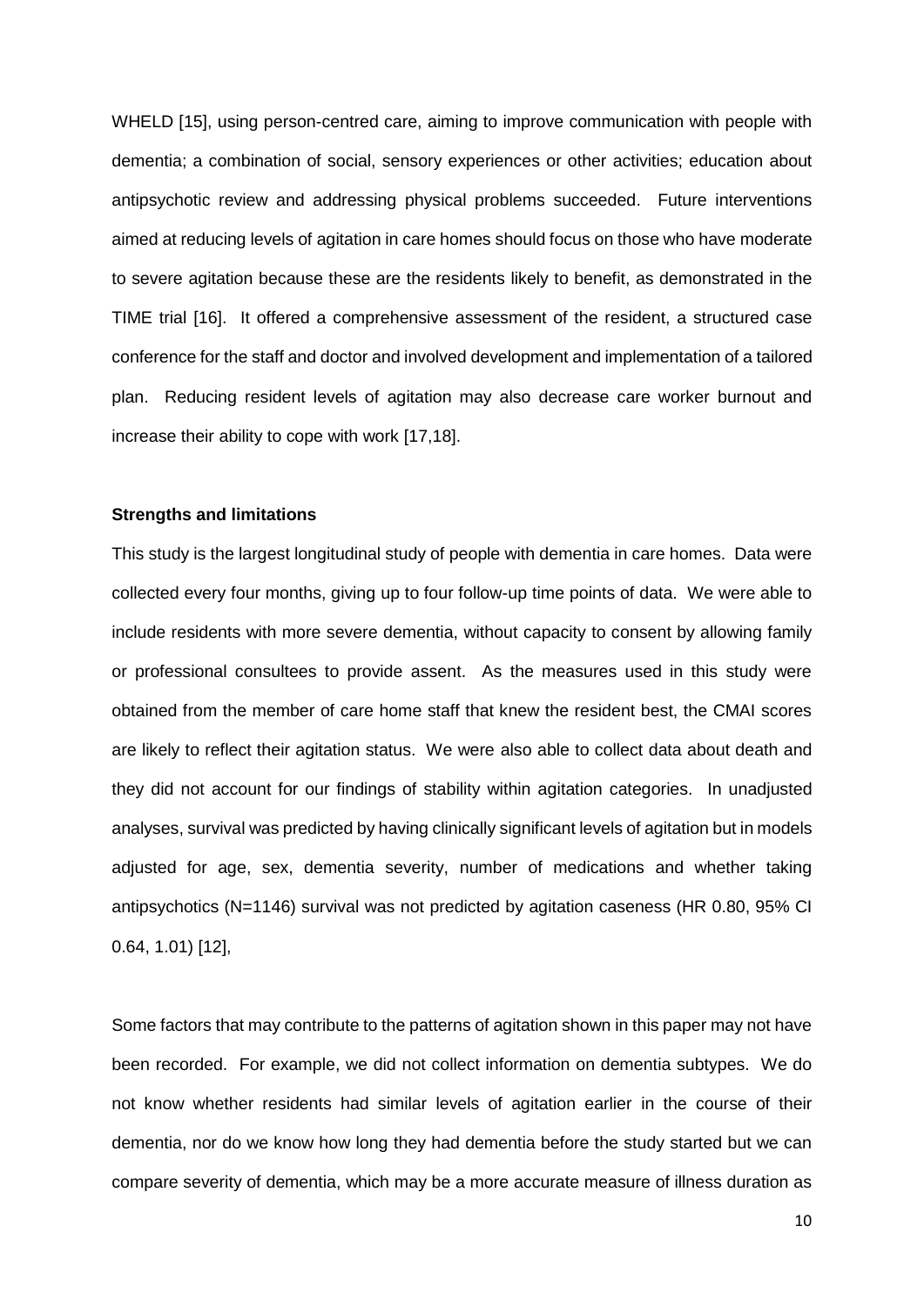it is difficult to date the beginning of dementia. While this study provides one of the longest follow-up periods of a large sample of people living with dementia in care homes, a longer follow-up duration would have provided data that are more complete. As our main finding was of relative stability of levels of agitation in a large sample with diverse levels of dementia severity over five follow-up time points over a sustained period, however, we do not think this would have altered our findings.

#### **Conclusion**

Carers and people with dementia would like to know what to expect over the course of dementia. We can now say that most (around 85%) care home residents with dementia who are free of clinically significant agitation will remain so. Among those with clinically significant agitation, most will recover but relapse and around 75% will have clinically significant agitation at any time point. Worryingly, a third of survivors to 16 months, had persistent, clinically significant levels of agitation over the entire study period. Interventions for agitation should focus on treatment not prevention.

## **ACKNOWLEDGEMENTS**

We thank all the care homes, residents, their families and the staff. We also thank all the other UCL and research network researchers involved in the study, all members of the steering committee (chaired by Prof Sube Banerjee) and all members of the Community of Interest (chaired by Matt Murray from the Alzheimer's Society). We thank Shirley Nurock, who contributed as someone who cared for someone living with dementia. GL and CC are supported by UCLH NIHR BRC.

# **AUTHOR CONTRIBUTIONS**

GL and CC gained funding for the study, LM analysed the data and wrote the first draft of the manuscript. All authors provided comment and approved the manuscript before submission.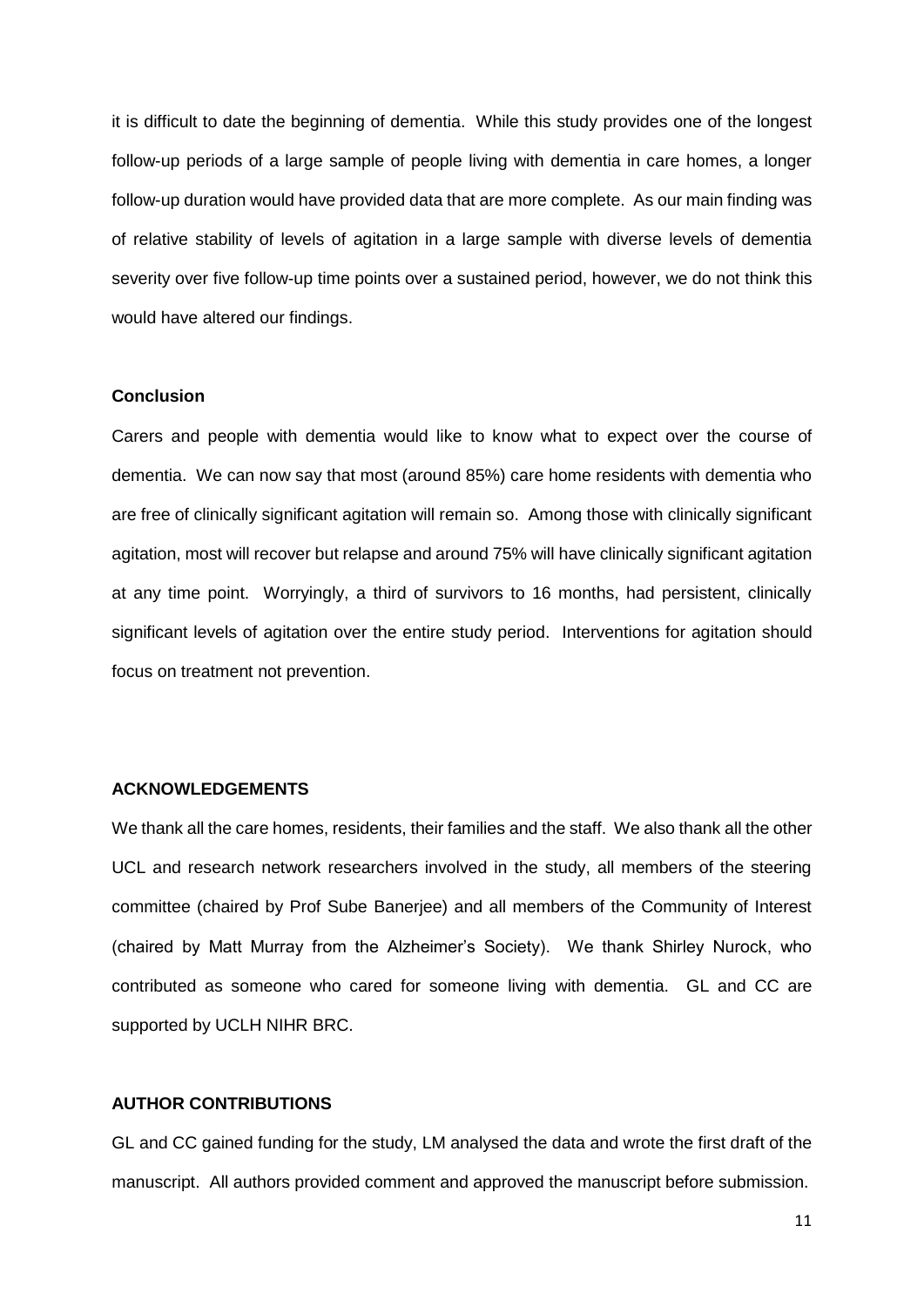# **COMPETING INTERESTS**

None declared

# **FUNDING**

This study was funded by a grant from the UK Economic and Social Research Council and the National Institute of Health Research Grant number NIHR/ESRC ES/L001780/1. The funders had no role in study design, data collection and analysis, decision to publish or preparation of the manuscript.

# **REFERENCES**

- [1] Hoe J, Jesnick L, Turner R, Leavey G, Livingston G (2017) Caring for relatives with agitation at home: A qualitative study of positive coping strategies. *BJPsych Open* **3**, 34–40.
- [2] Livingston G, Barber J, Marston L, Rapaport P, Livingston D, Cousins S, Robertson S, La Frenais F, Cooper C (2017) Prevalence of and associations with agitation in residents with dementia living in care homes: MARQUE cross-sectional study. *BJPsych Open* **3**, 171–178.
- [3] Anatchkova M, Brooks A, Swett L, Hartry A, Duffy RA, Baker RA, Hammer-Helmich L, Sanon Aigbogun M (2019) Agitation in patients with dementia: A systematic review of epidemiology and association with severity and course. *Int. Psychogeriatrics*.
- [4] Panca M, Livingston G, Barber J, Cooper C, Frenais F La, Marston L, Cousins S, Hunter RM (2019) Healthcare resource utilisation and costs of agitation in people with dementia living in care homes in England - The Managing Agitation and Raising QUality of LifE in Dementia (MARQUE) study. *PLoS One* **14**, 1–11.
- [5] Hendriks SA, Smalbrugge M, Galindo-Garre F, Hertogh CMPM, van der Steen JT (2015) From Admission to Death: Prevalence and Course of Pain, Agitation, and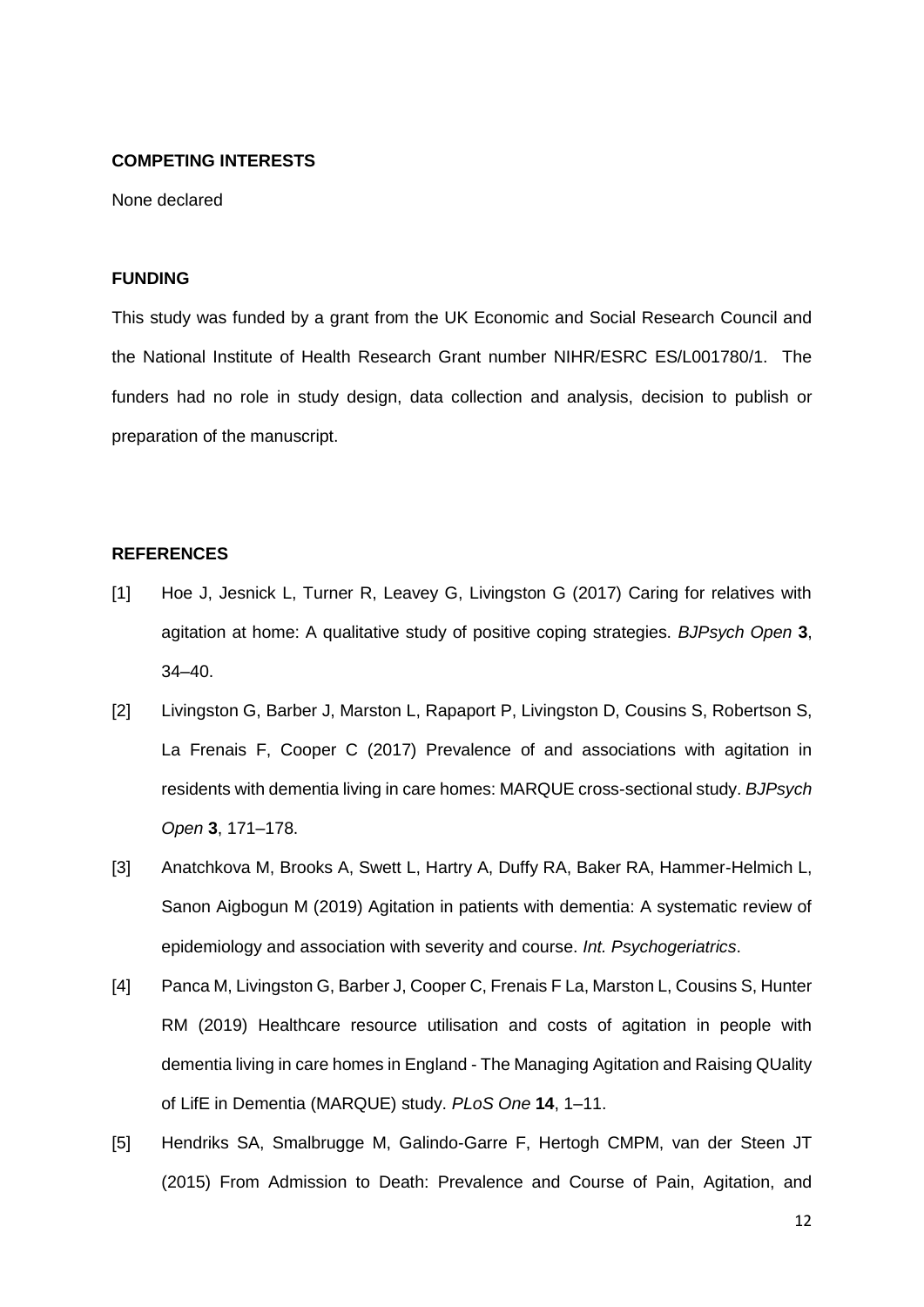Shortness of Breath, and Treatment of These Symptoms in Nursing Home Residents With Dementia. *J. Am. Med. Dir. Assoc.* **16**, 475–481.

- [6] Selbæk G, Engedal K, Benth JŠ, Bergh S (2014) The course of neuropsychiatric symptoms in nursing-home patients with dementia over a 53-month follow-up period. *Int. Psychogeriatrics*.
- [7] Cohen-Mansfield J, Billig N (1986) Agitated Behaviors in the Elderly: I. A Conceptual Review. *J. Am. Geriatr. Soc.* **34**, 711–721.
- [8] Ryu SH, Katona C, Rive B, Livingston G (2005) Persistence of and changes in neuropsychiatric symptoms in Alzheimer disease over 6 months: The LASER-AD study. *Am. J. Geriatr. Psychiatry*.
- [9] Levin E (1989) *Noticeable Problems Checklist*, National Institute for Social Work, London.
- [10] Steventon A, Roberts A (2012) Estimating length of stay in publicly-funded residential and nursing care homes: A retrospective analysis using linked administrative data sets. *BMC Health Serv. Res.*
- [11] Hughes CP, Berg L, Danziger WL, Coben LA, Martin RL (1982) A new clinical scale for the staging of dementia. *Br. J. Psychiatry*.
- [12] Laybourne A, Livingston G, Cousins S, Rapaport P, Lambe K, La Frenais F, Savage H, Manela M, Stringer A, Marston L, Barber J, Cooper C (2019) Carer coping and resident agitation as predictors of quality of life in care home residents living with dementia: Managing Agitation and Raising Quality of Life (MARQUE) English national care home prospective cohort study. *Int. J. Geriatr. Psychiatry* **34**, 106–113.
- [13] Cooper C, Lodwick R, Walters K, Raine R, Manthorpe J, Iliffe S, Petersen I (2017) Inequalities in receipt of mental and physical healthcare in people with dementia in the UK. *Age Ageing*.
- [14] Livingston G, Barber J, Marston L, Stringer A, Panca M, Hunter R, Cooper C, Laybourne A, La Frenais F, Reeves S, Manela M, Lambe K, Banerjee S, Rapaport P (2019) Clinical and cost-effectiveness of the Managing Agitation and Raising Quality of Life (MARQUE)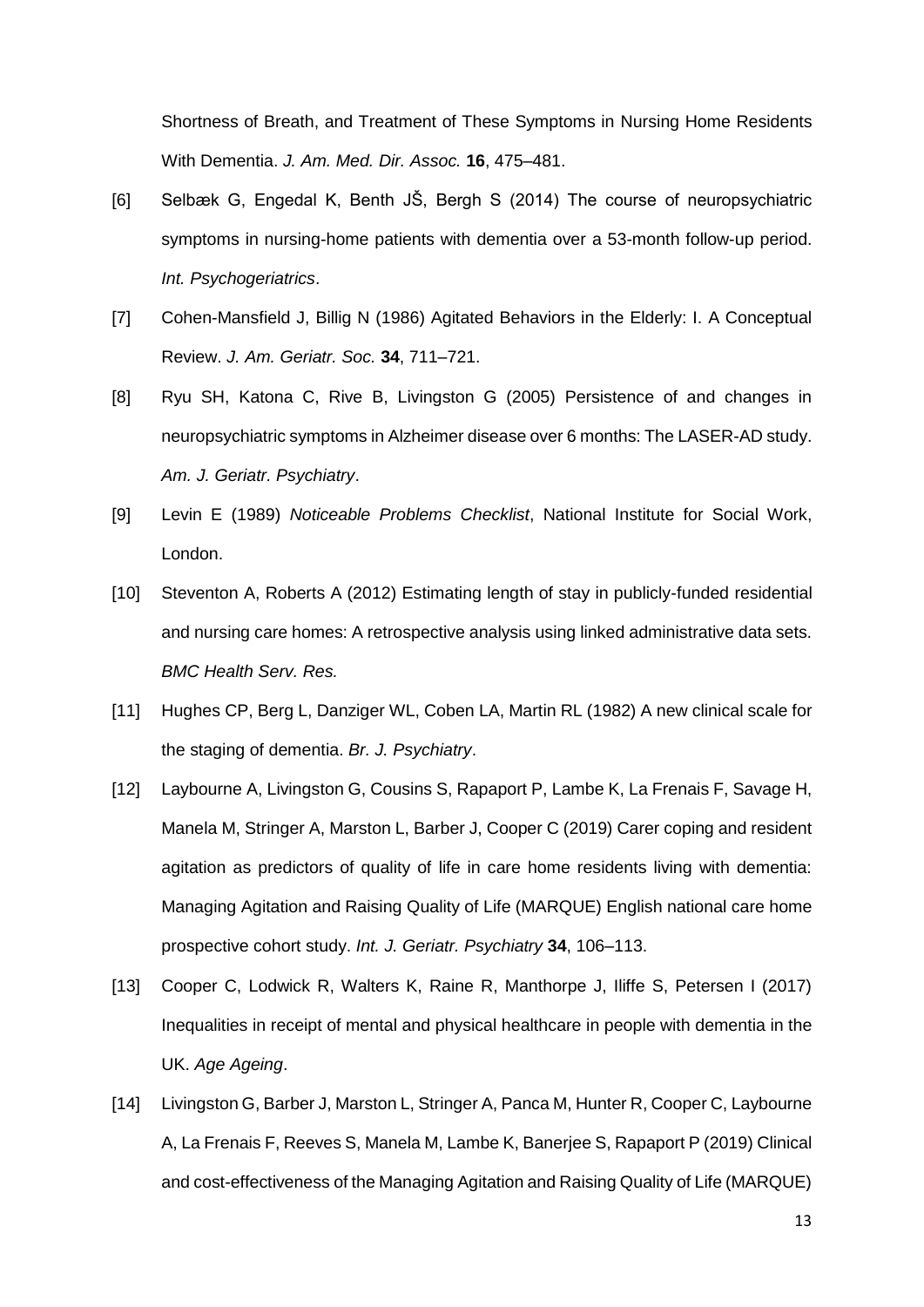intervention for agitation in people with dementia in care homes: a single-blind, clusterrandomised controlled trial. *The Lancet Psychiatry* **6**, 293–304.

- [15] Ballard C, Corbett A, Orrell M, Williams G, Moniz-Cook E, Romeo R, Woods B, Garrod L, Testad I, Woodward-Carlton B, Wenborn J, Knapp M, Fossey J (2018) Impact of person-centred care training and person-centred activities on quality of life, agitation, and antipsychotic use in people with dementia living in nursing homes: A clusterrandomised controlled trial. *PLOS Med.* **15**, e1002500.
- [16] Lichtwarck B, Selbaek G, Kirkevold Ø, Rokstad AMM, Benth JŠ, Lindstrøm JC, Bergh S (2018) Targeted Interdisciplinary Model for Evaluation and Treatment of Neuropsychiatric Symptoms: A Cluster Randomized Controlled Trial. *Am. J. Geriatr. Psychiatry*.
- [17] Costello H, Walsh S, Cooper C, Livingston G (2018) A systematic review and metaanalysis of the prevalence and associations of stress and burnout among staff in longterm care facilities for people with dementia. *Int. Psychogeriatrics*.
- [18] Rapaport P, Livingston G, Hamilton O, Turner R, Stringer A, Robertson S, Cooper C (2018) How do care home staff understand, manage and respond to agitation in people with dementia? A qualitative study. *BMJ Open* **8**, e022260.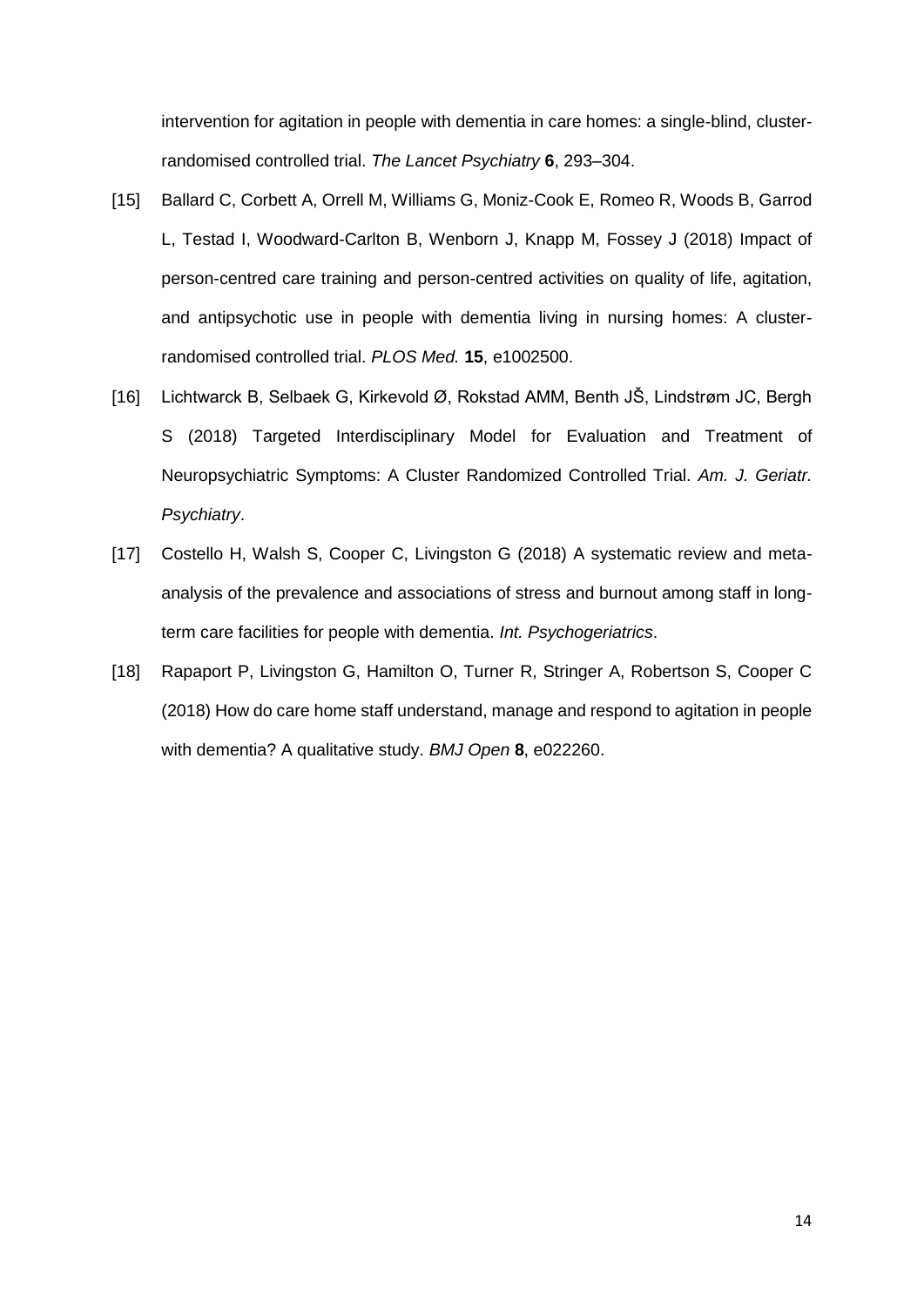Table 1: Baseline characteristics by baseline agitation category

| <b>Characteristic</b>     | <b>No agitation</b><br><b>Sub clinical</b> |       |           | <b>Clinically</b> |             |       |
|---------------------------|--------------------------------------------|-------|-----------|-------------------|-------------|-------|
|                           |                                            |       | agitation |                   | significant |       |
|                           |                                            |       |           |                   | agitation   |       |
|                           | n/N                                        | $\%$  | n/N       | $\%$              | n/N         | %     |
| Male                      | 61/209                                     | 29    | 185/646   | 29                | 195/569     | 34    |
| Age mean (SD)             | 86                                         | (9)   | 86        | (9)               | 85          | (9)   |
|                           | $(N=209)$                                  |       | $(N=646)$ |                   | $(N=569)$   |       |
| White                     | 199/207                                    | 96    | 615/639   | 96                | 524/567     | 92    |
| Married/<br>common        | 42/205                                     | 20    | 139/628   | 22                | 161/552     | 29    |
| law partner               |                                            |       |           |                   |             |       |
| Single, divorced or       | 39/205                                     | 19    | 135/628   | 22                | 101/552     | 18    |
| separated                 |                                            |       |           |                   |             |       |
| Widowed                   | 124/205                                    | 60    | 354/628   | 56                | 290/552     | 53    |
|                           |                                            |       |           |                   |             |       |
| <b>Dementia severity</b>  |                                            |       |           |                   |             |       |
| Mild                      | 70/208                                     | 34    | 231/644   | 36                | 117/568     | 21    |
| Moderate                  | 49/208                                     | 24    | 206/644   | 32                | 212/568     | 37    |
| Severe                    | 89/208                                     | 43    | 207/644   | 32                | 239/568     | 42    |
|                           |                                            |       |           |                   |             |       |
| Time<br>in<br>the<br>care | 2.2                                        | (0.9, | 2.0       | (0.9,             | 1.8         | (0.8, |
| home (years) median       | $(N=206)$                                  | 4.3)  | $(N=631)$ | 3.4)              | $(N=561)$   | 3.3)  |
| ( IQR)                    |                                            |       |           |                   |             |       |
| <b>Medication</b>         |                                            |       |           |                   |             |       |
| prescription              |                                            |       |           |                   |             |       |
| Antipsychotics            | 19/209                                     | 9     | 93/646    | 14                | 127/569     | 22    |
| Antidepressant            | 78/209                                     | 37    | 260/646   | 40                | 228/569     | 40    |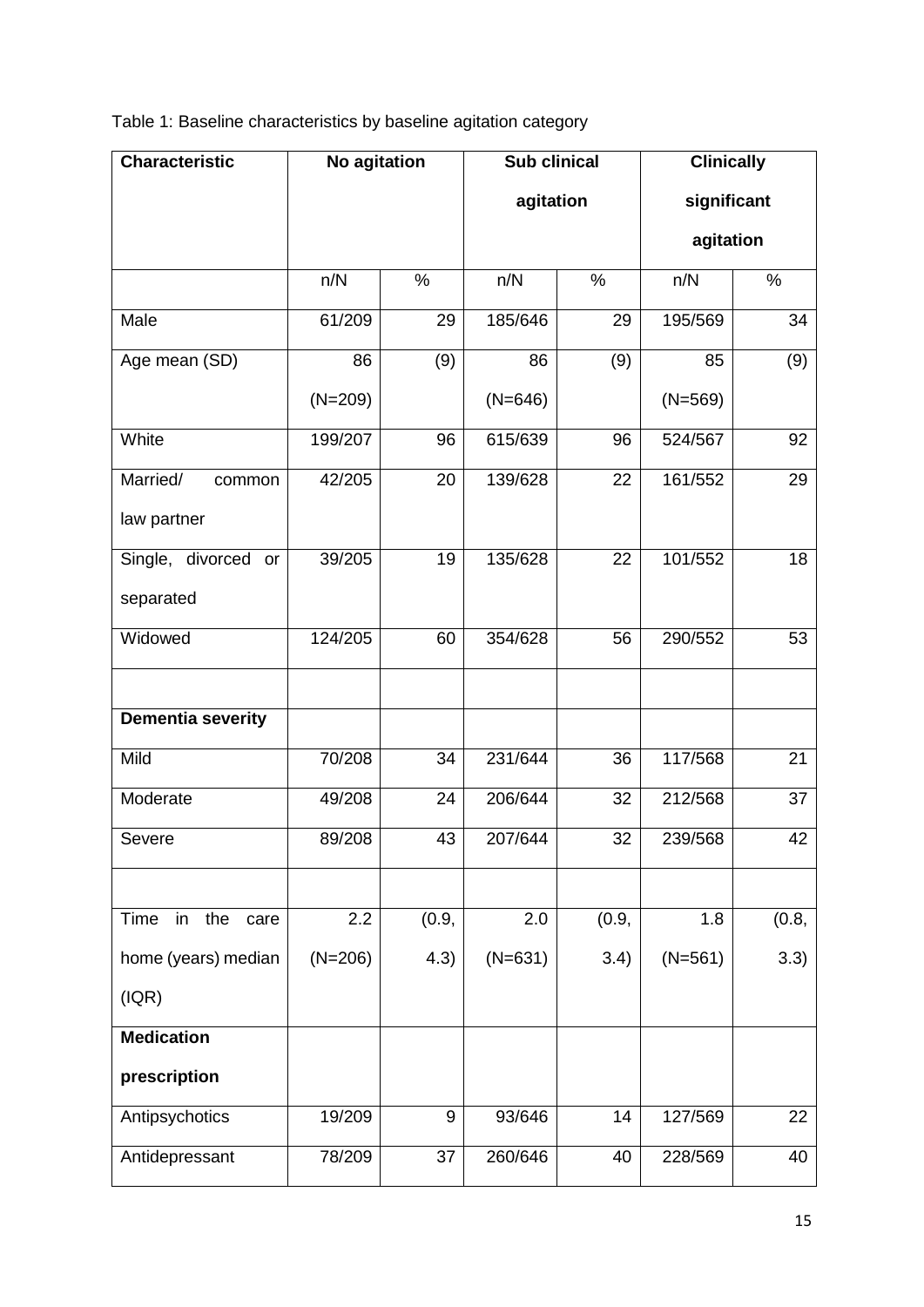| Hypnotic or anxiolytic     | 21/209  | 10  | 94/646  | 15 | 156/569 | 27 |
|----------------------------|---------|-----|---------|----|---------|----|
| Any psychotropic           | 102/209 | 49  | 337/646 | 52 | 359/569 | 63 |
| Analgesia                  | 144/209 | 69  | 417/646 | 65 | 375/569 | 66 |
| <b>Psychiatric service</b> |         |     |         |    |         |    |
| use                        |         |     |         |    |         |    |
| Psychiatric                | 1/209   | 0.5 | 20/646  | 3  | 19/569  | 3  |
| outpatient or memory       |         |     |         |    |         |    |
| clinic                     |         |     |         |    |         |    |
| Attended community         | 19/209  | 9   | 83/646  | 13 | 109/569 | 19 |
| psychiatric                |         |     |         |    |         |    |
| appointment                |         |     |         |    |         |    |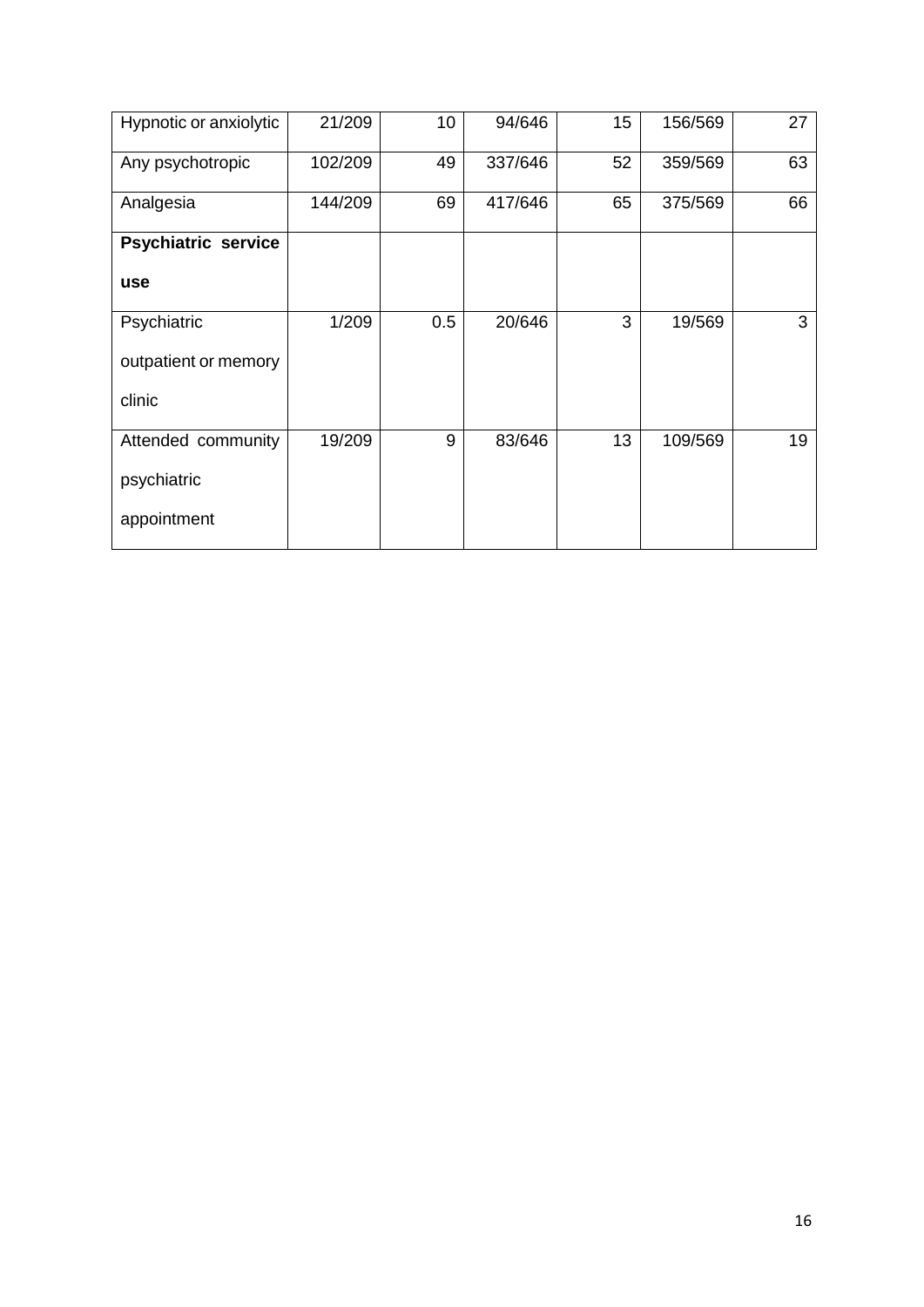# Figure 1: Flow chart of resident inclusions over time

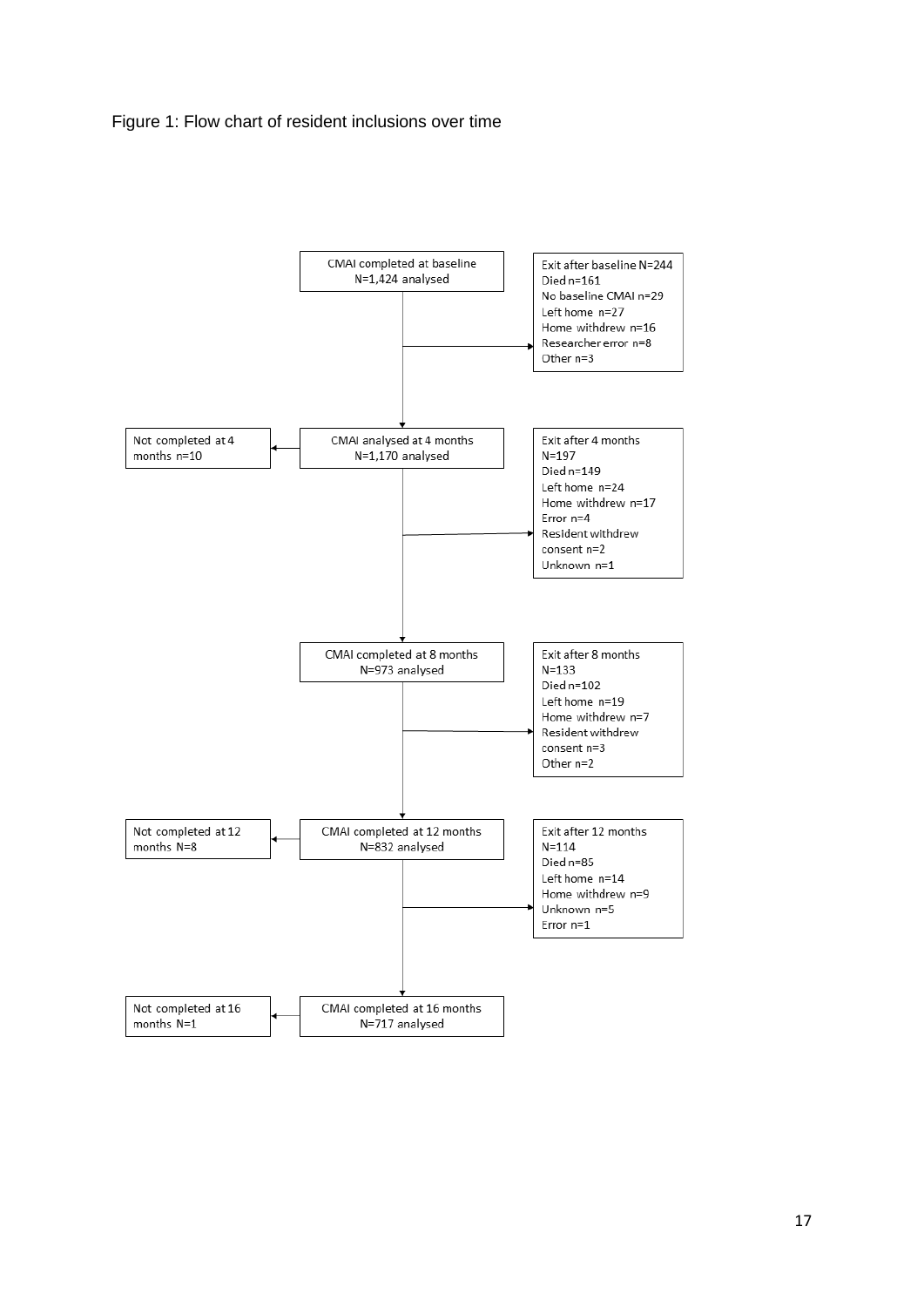Figure 2: Agitation categories at each follow up time (in months) with cumulative deaths by agitation category at baseline